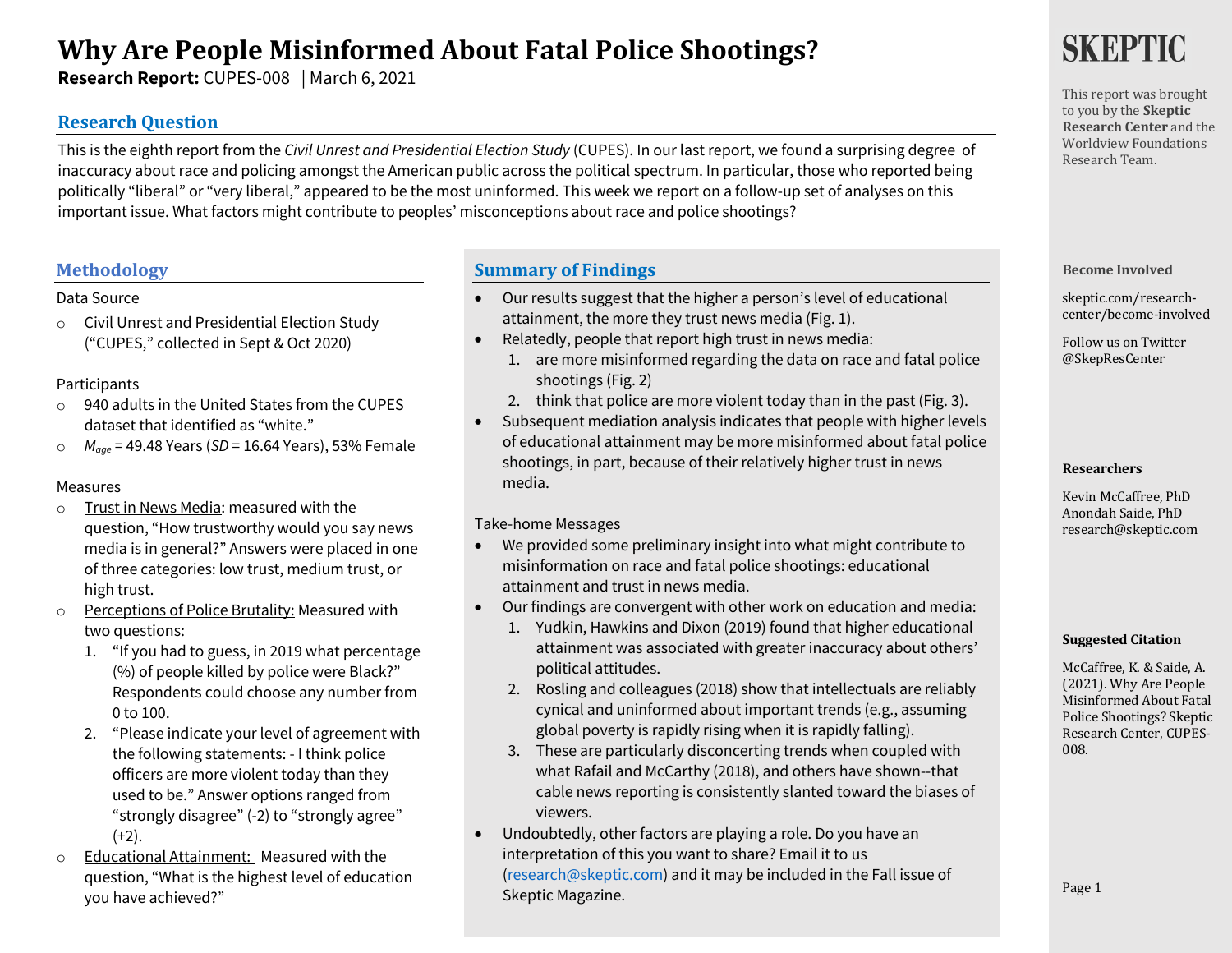



### **Figure Note**

Individuals in the "high school or less" category represented 31.2% of our sample, "some college or associate's degree" represented 26.4% of the sample, "bachelor's degree" represented 23.1% of the sample, and "graduate or professional degree" represented 19.3% of the sample. The differences represented in this figure are statistically significant ( $p < .01$ ).

For additional information (e.g., statistical output, citations) not included in this document, view the supplemental page for this report located at skeptic.com/research-center/civil-unrest-presidential-election-study/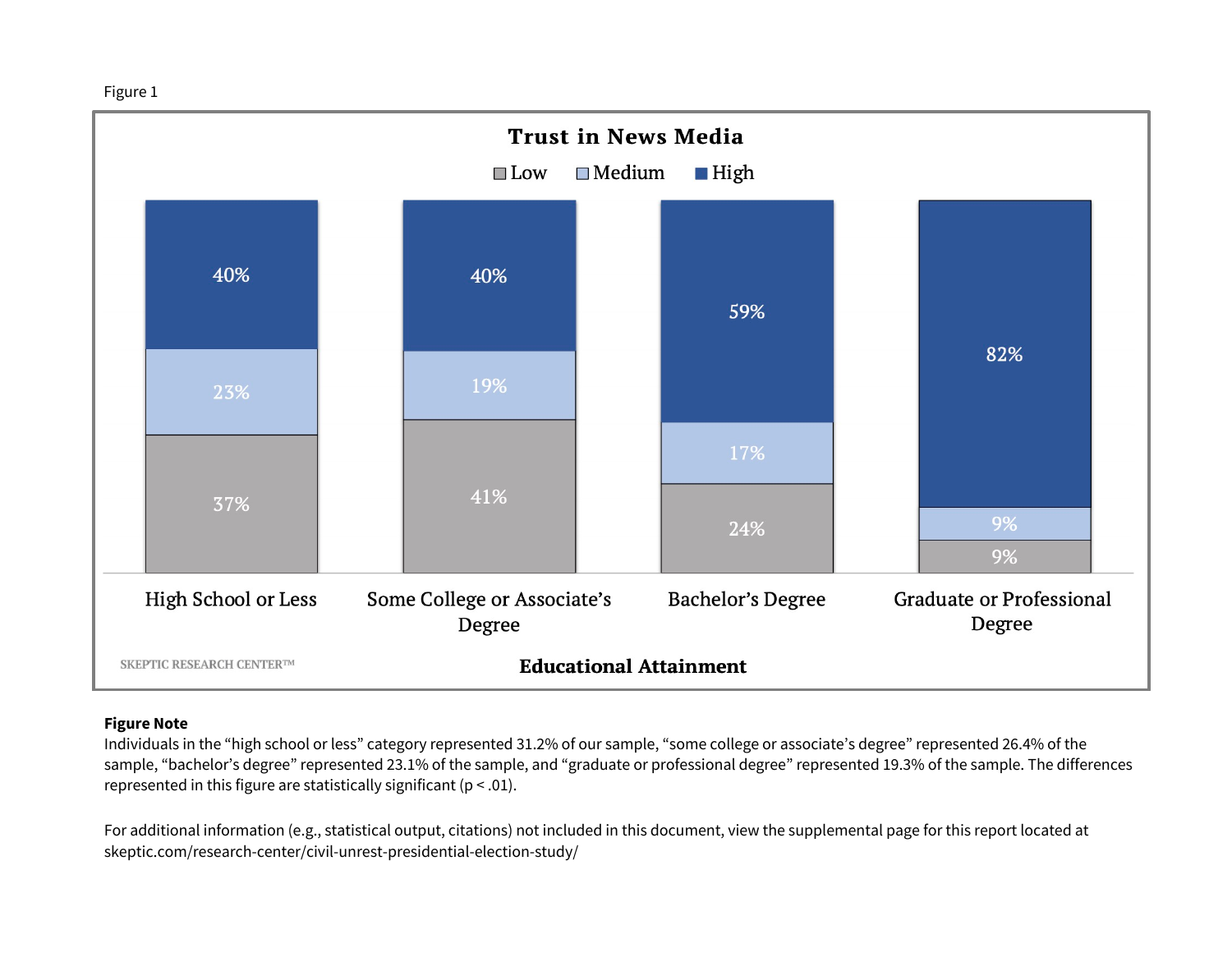

### **Figure Note**

The differences between those in the low, medium, and high trust groups are statistically significant (p < .01). The difference, for example, in percentage estimated between individuals that reported low trust in news media and high trust in news media would be considered medium-to-large in size based on interpretation conventions regarding the statistics we used.

\*This percentage (rounded up) was taken from the Washington Post Database. Refer to our last report, CUPES-007, for more information.

For additional information (e.g., statistical output, citations) not included in this document, view the supplemental page for this report located at skeptic.com/research-center/civil-unrest-presidential-election-study/